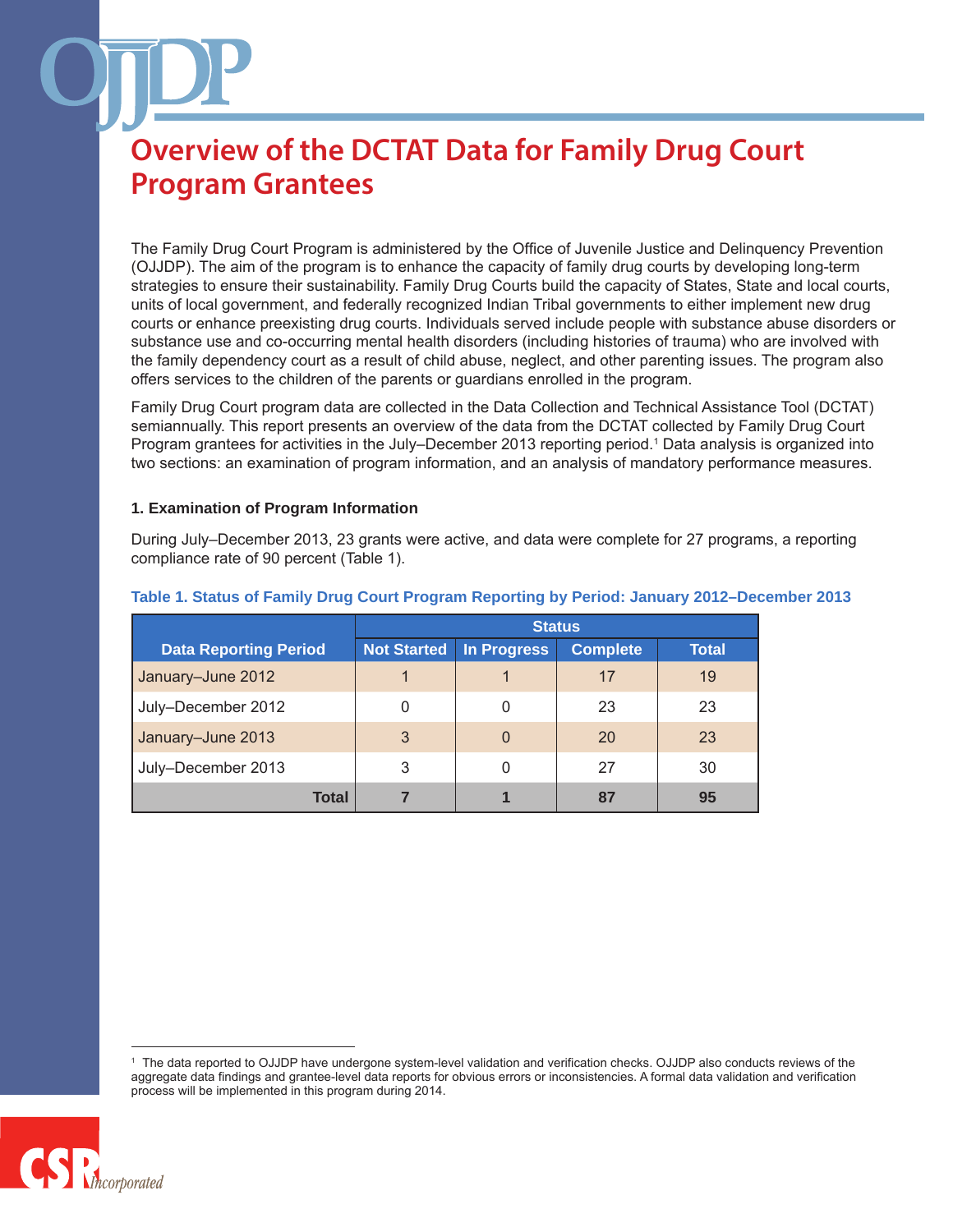In examining grant amounts by State, based on current and active Family Drug Court Program grants, Montana received the most funds, followed by Wisconsin. A more comprehensive comparison of State award amounts is shown in Table 2.

| <b>Grantee State</b> | $\overline{N}$ | <b>Grant Amount</b><br>(Dollars) |
|----------------------|----------------|----------------------------------|
| <b>AL</b>            | $\mathbf{1}$   | $\mathcal{L}$<br>550,000         |
| AZ                   | 1              | 614,806                          |
| CA                   | $\mathbf{1}$   | 349,962                          |
| CO                   | 1              | 522,028                          |
| <b>DC</b>            | $\overline{1}$ | 550,000                          |
| GA                   | $\mathbf{1}$   | 349,969                          |
| ID                   | $\overline{1}$ | 550,000                          |
| IL                   | 1              | 649,727                          |
| <b>MD</b>            | $\overline{1}$ | 492,284                          |
| MI                   | $\overline{2}$ | 1,163,513                        |
| <b>MN</b>            | $\overline{1}$ | 333,244                          |
| <b>MO</b>            | 1              | 324,965                          |
| <b>MT</b>            | 3              | 1,423,267                        |
| <b>NC</b>            | 1              | 497,840                          |
| <b>NJ</b>            | $\mathbf{1}$   | 499,817                          |
| <b>NV</b>            | 1              | 642,201                          |
| OH                   | $\overline{2}$ | 830,046                          |
| OK                   | $\overline{2}$ | 1,200,000                        |
| R <sub>l</sub>       | $\overline{1}$ | 550,000                          |
| <b>TX</b>            | $\overline{2}$ | 900,000                          |
| <b>WA</b>            | $\overline{2}$ | 995,245                          |
| WI                   | $\overline{2}$ | 1,299,875                        |

#### **Table 2. Total Grant Amount by State (Dollars): July–December 2013**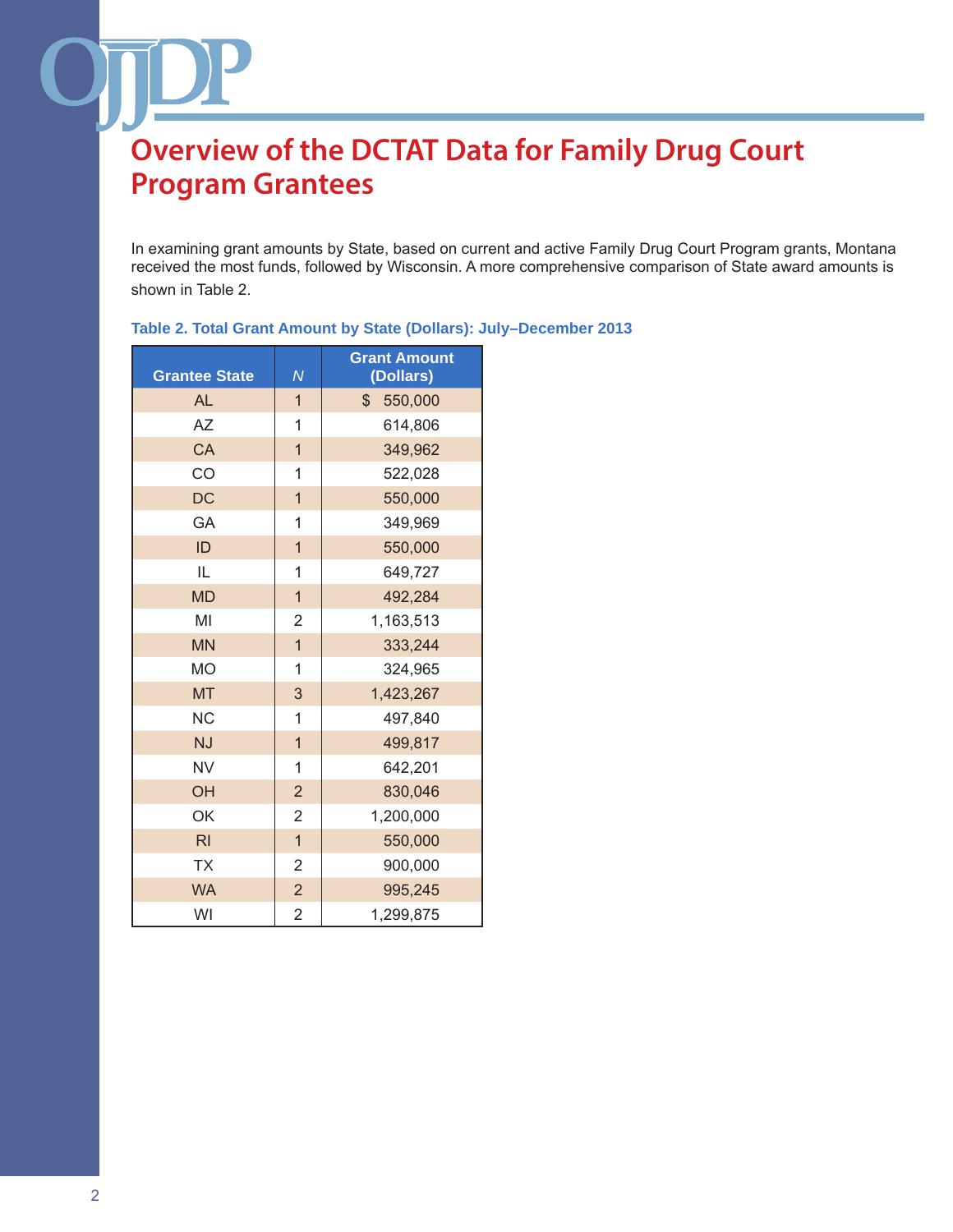Analysis of implementing agencies for this period revealed that 37 percent of the programs were implemented by a unit of local government (*n* = 11). Other government agencies followed at 27 percent (*n* = 8) (Figure 1).

```
Figure 1. Grants by Implementing Organization Type (Number and Percentage): 
July–December 2013 (N = 30)
```
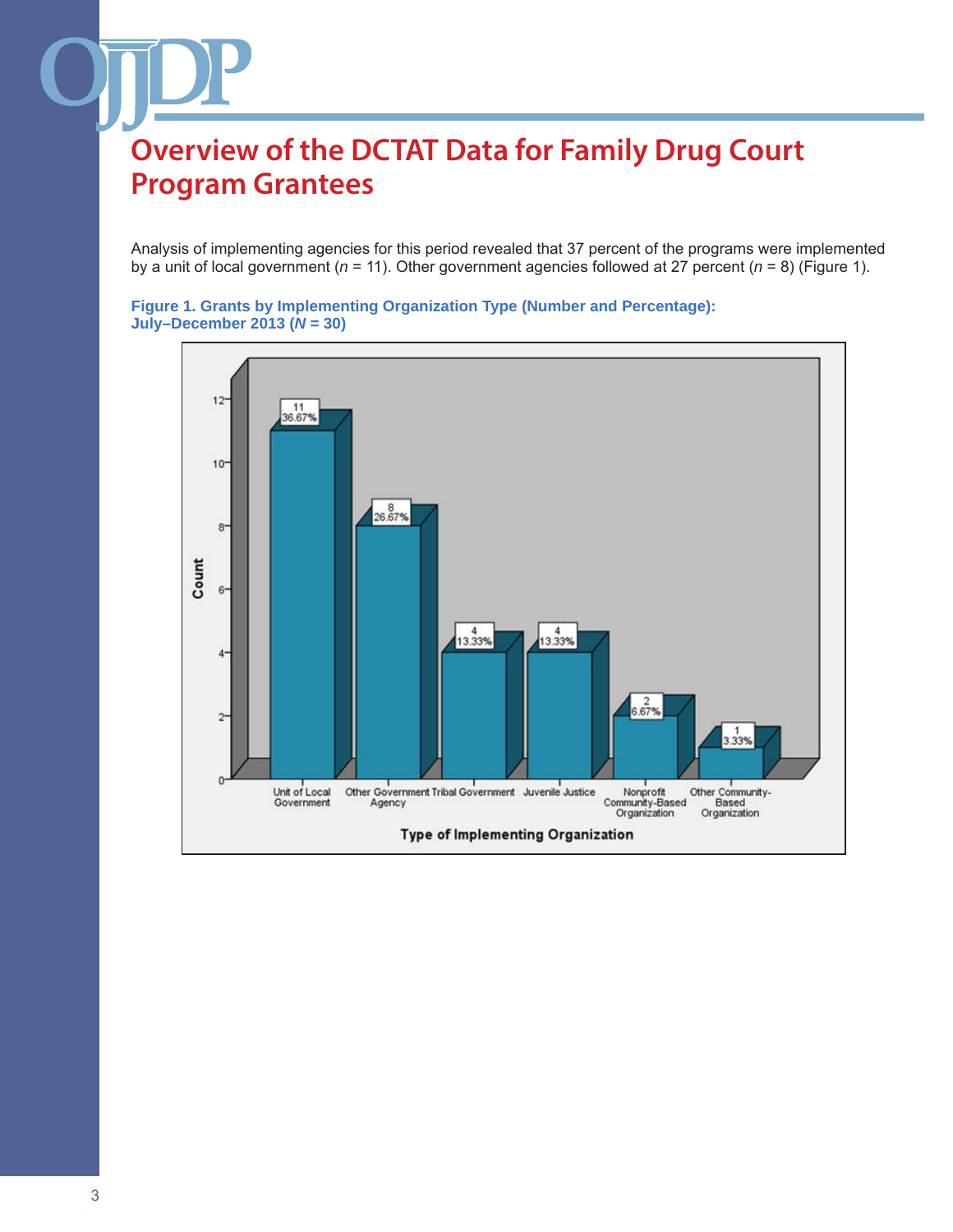Table 3 presents an aggregate of demographic data during the July–December 2013 reporting period. More specifically, the numbers in this table represent the population actually served by Family Drug Court program grantees during their project period. Targeted services include any services or approaches specifically designed to meet the needs of the population (e.g., gender-specific, culturally based, developmentally appropriate services).

#### **Table 3. Target Population: July–December 2013**

|                        | <b>Population</b>                          | <b>Grantees Serving Group</b><br><b>During Project Period</b> |
|------------------------|--------------------------------------------|---------------------------------------------------------------|
| <b>RACE/ETHNICITY</b>  | American Indian/Alaska Native              | 14                                                            |
|                        | Asian                                      | 3                                                             |
|                        | <b>Black/African American</b>              | 15                                                            |
|                        | Hispanic or Latino (of Any Race)           | 16                                                            |
|                        | Native Hawaiian and Other Pacific Islander | $\mathbf{1}$                                                  |
|                        | Other Race                                 | 6                                                             |
|                        | White/Caucasian                            | 22                                                            |
|                        | Youth Population Not Served Directly       | 1                                                             |
| <b>JUSTICE SYSTEM</b>  | At-Risk Population (No Prior Offense)      | 14                                                            |
| <b>STATUS</b>          | First-Time Offenders                       | 14                                                            |
|                        | <b>Repeat Offenders</b>                    | 14                                                            |
|                        | Sex Offenders                              | 1                                                             |
|                        | <b>Status Offenders</b>                    | 3                                                             |
|                        | <b>Violent Offenders</b>                   | $\Omega$                                                      |
|                        | Youth Population Not Served Directly       | 6                                                             |
| <b>GENDER</b>          | Male                                       | 24                                                            |
|                        | Female                                     | 23                                                            |
|                        | Youth Population Not Served Directly       | 3                                                             |
| <b>AGE</b>             | $0 - 10$                                   | 13                                                            |
|                        | $11 - 18$                                  | 15                                                            |
|                        | Over 18                                    | 24                                                            |
|                        | Youth Population Not Served Directly       | 3                                                             |
| <b>GEOGRAPHIC AREA</b> | <b>Rural</b>                               | 15                                                            |
|                        | Suburban                                   | 10                                                            |
|                        | <b>Tribal</b>                              | 3                                                             |
|                        | Urban                                      | 13                                                            |
|                        | Youth Population Not Served Directly       | 2                                                             |
| <b>OTHER</b>           | <b>Mental Health</b>                       | 21                                                            |
|                        | Substance Abuse                            | 27                                                            |
|                        | Truant/Dropout                             | 6                                                             |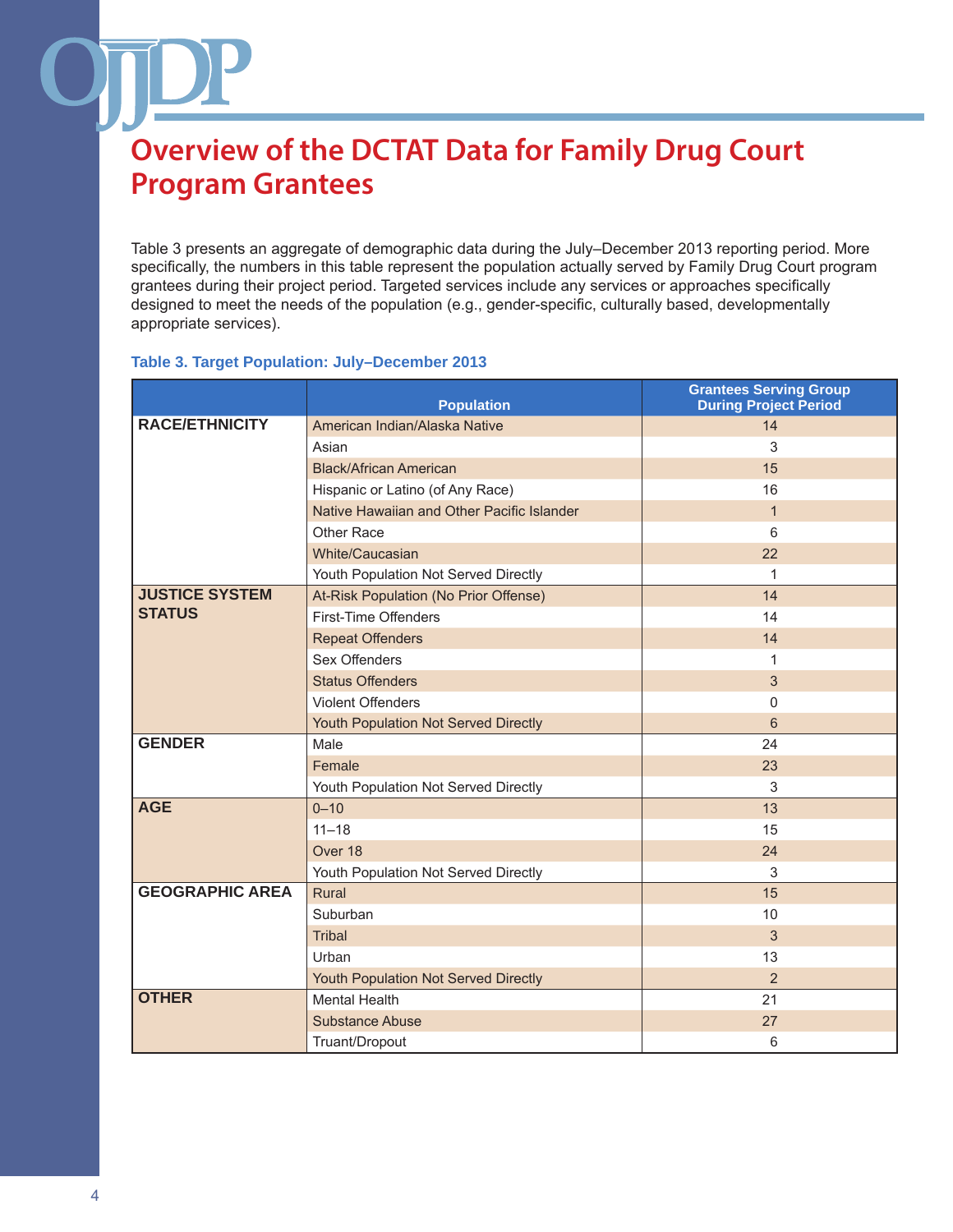### **2. Analysis of Core Measures**

Evidence-based programs and practices include program models that have been shown, through rigorous evaluation and replication, to be effective at preventing or reducing juvenile delinquency or related risk factors. Figure 2 shows that during July–December 2013, about 77 percent of grantees (*n* = 23) implemented \$11,381,882 in evidence-based programs and/or practices.

#### **Figure 2. Percentage of Grantees Implementing Evidence-Based Programs and/or Practices: July–December 2013**

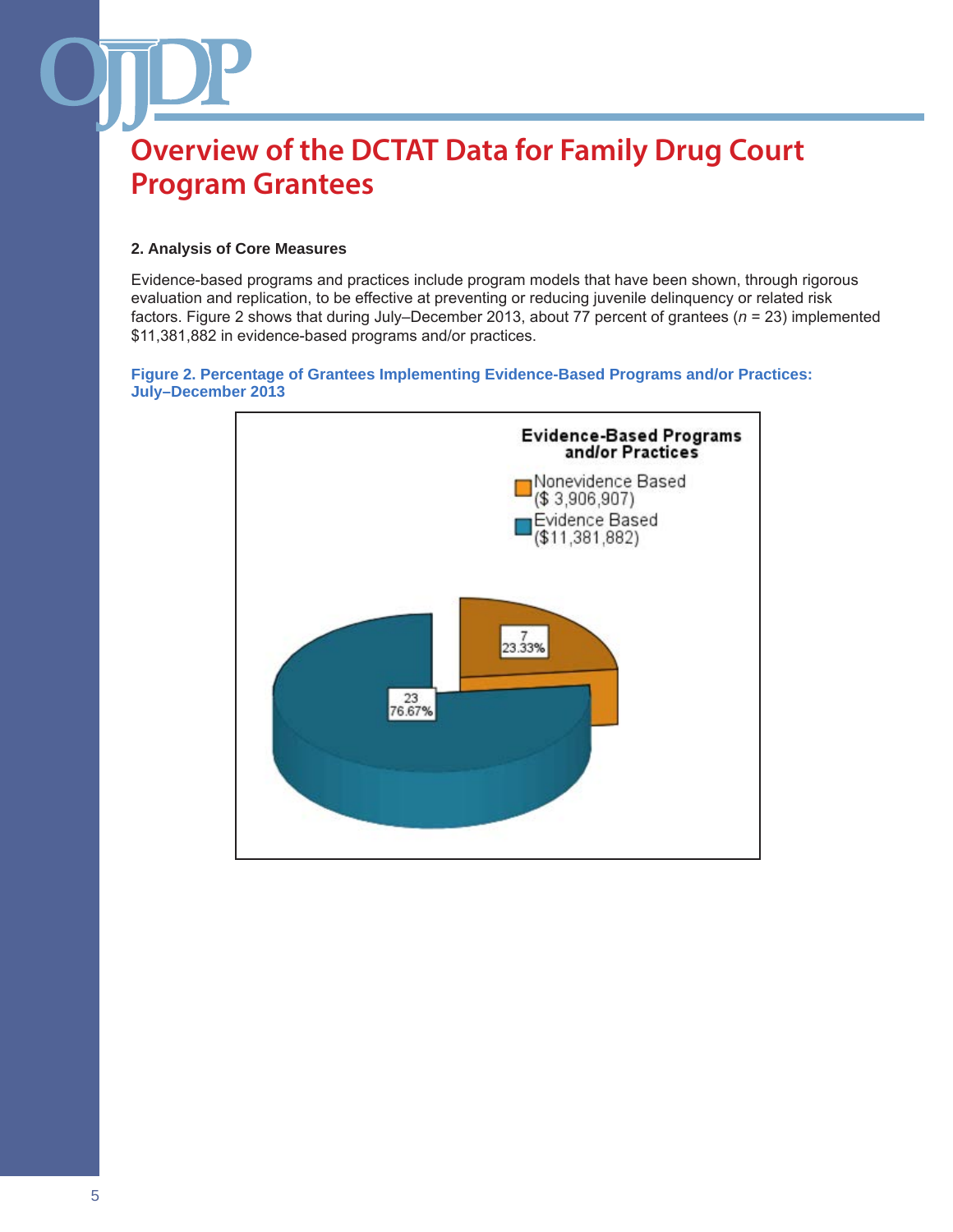In all, 460 parents or guardians were served by various programs funded by the Family Drug Court Program grant, along with 426 additional family members. Forty-one percent of enrolled parents and guardians successfully exited the court having completed all requirements during the reporting period.

Data are collected to determine the number of parents or guardians who demonstrate a positive change for a targeted behavior in each reporting period. Target behaviors measure a positive change in behavior among program participants. Table 4 lists short-term percentages for the specified target behavior during July– December 2013. Seventy-three percent of parents or guardians served by the program exhibited a desired short-term change in those target behaviors that were tracked during the reporting period.

| <b>Target Behavior</b>      | <b>Parents/Guardians</b><br><b>Receiving Services</b><br>for Target Behavior | <b>Parents/Guardians</b><br>with Noted<br><b>Behavioral Change</b> | <b>Percentage of</b><br><b>Parents/Guardians</b><br><b>with Noted Behavioral</b><br>Change (%) |
|-----------------------------|------------------------------------------------------------------------------|--------------------------------------------------------------------|------------------------------------------------------------------------------------------------|
| Substance Use               | 434                                                                          | 288                                                                | 66%                                                                                            |
| <b>Social Competence</b>    | 43                                                                           | $12 \overline{ }$                                                  | 28                                                                                             |
| Job Skills                  | 22                                                                           | 22                                                                 | 100                                                                                            |
| <b>Employment Status</b>    | 65                                                                           | 30                                                                 | 46                                                                                             |
| <b>Family Relationships</b> | 91                                                                           | 74                                                                 | 81                                                                                             |
| <b>Total</b>                | 655                                                                          | 426                                                                | 65%                                                                                            |

### **Table 4. Short-term Performance Data on Target Behaviors of Parents/Guardians: July–December 2013**

The Family Drug Court program serves not only parents and family members, but also the children of the families involved in the court system. Table 5 presents performance data for children served by the Family Drug Court program during the reporting period. In July–December 2013, 366 children were placed in out-of-home care and 331 were in permanent placement. On average, children remain in out-of-home care for 169 days. A total of 92 children were reunited with their families after being removed from home and given temporary placement, while parental rights were terminated for 3 parents or guardians.

### **Table 5. Performance Measures Reflecting Children's Condition While Parents or Guardians Are in Family Drug Court Programs: July–December 2013**

| <b>Performance Measure</b>                                                               | <b>Number</b> | Percentage (%) |
|------------------------------------------------------------------------------------------|---------------|----------------|
| Children placed in out-of-home care                                                      | 366           | 42%            |
| Average length of stay for children in out-of-home care                                  | 169 days      | N/A            |
| Children reunited after being removed from the home<br>and placed in temporary placement | 92            | <b>29%</b>     |
| Parents or guardians whose parental rights were<br>terminated                            | 3             | $1\%$          |
| Children in permanent placement                                                          | 331           | N/A            |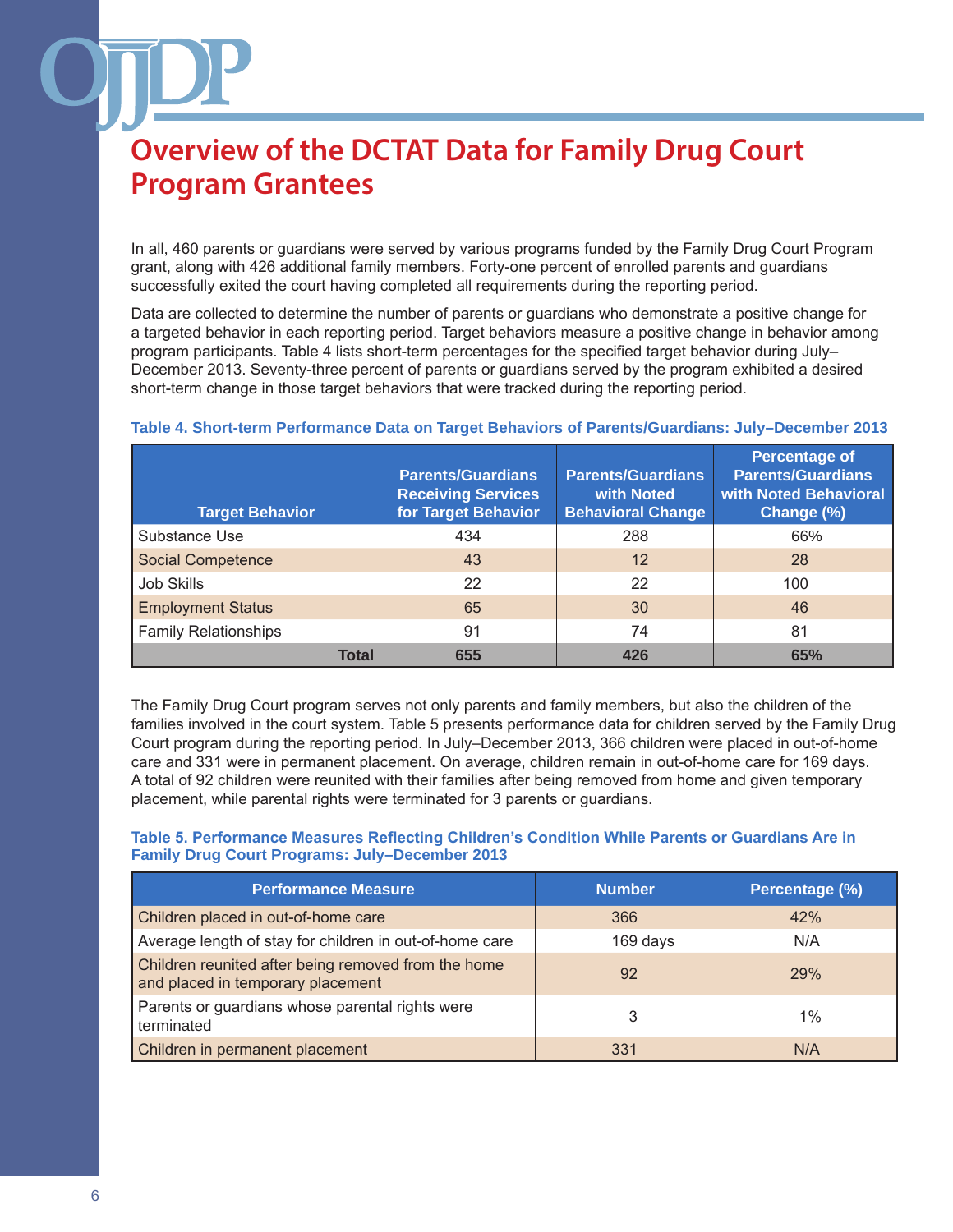A number of services are provided to parents or guardians served by the Family Drug Court Program, including substance use counseling/services, mental health services, housing services, and other types of services. In July–December 2013, 362 parents or guardians were enrolled in substance use counseling/services. Figure 3 illustrates the types and number of other programs in which parents or guardians enrolled. During the reporting period, the average length of program stay for enrolled parents or guardians was 141 days. Table 6 shows data that indicate the number of parents assessed as needing the specified services, and those that actually enrolled in the services provided.



#### **Figure 3. Parents or Guardians Enrolled in Provided Services: July–December 2013**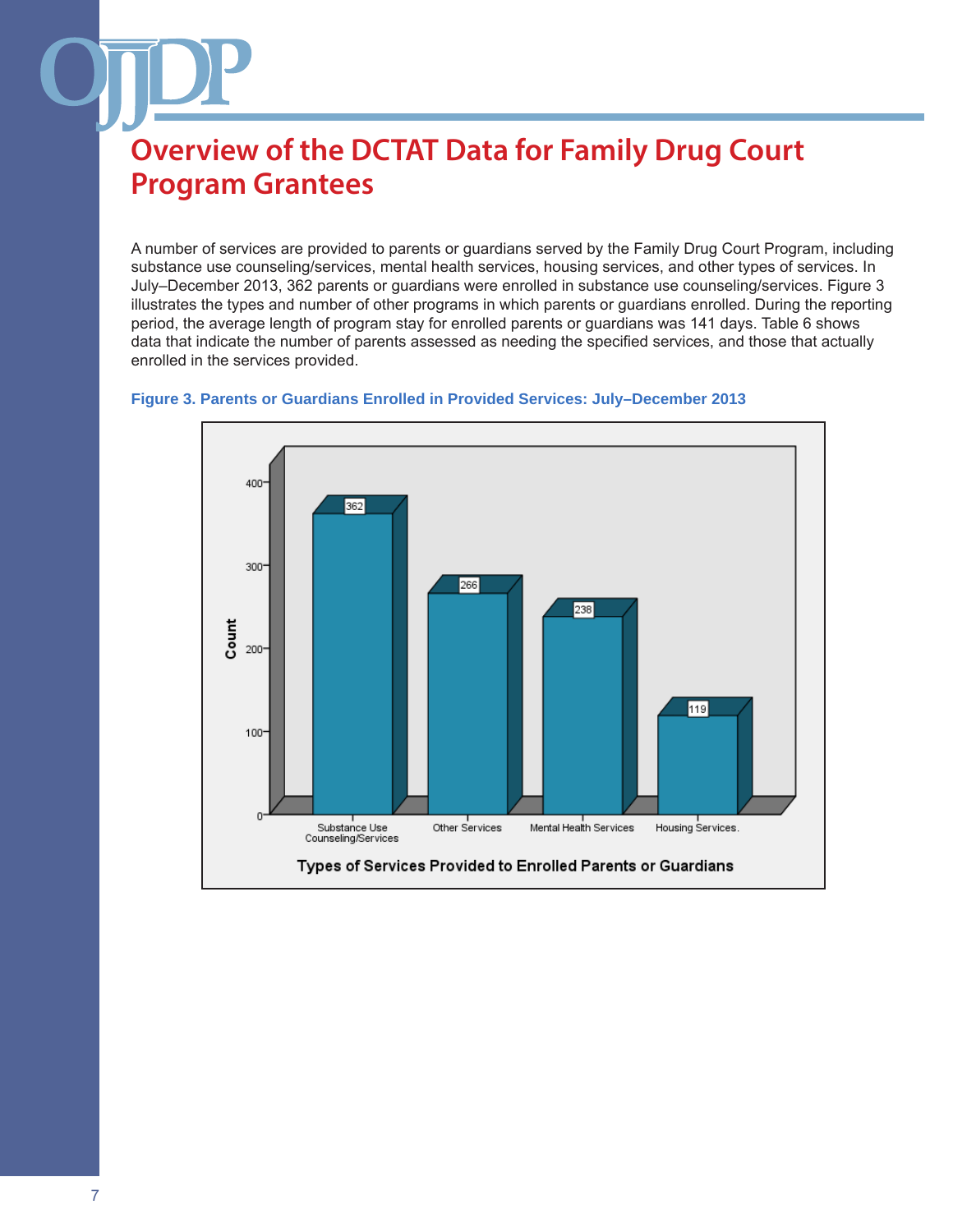### **Table 6. Services Provided to Enrolled Parents or Guardians: July–December 2013**

| <b>Services Provided to Enrolled Parents or Guardians</b>                                                           | <b>Number</b> |
|---------------------------------------------------------------------------------------------------------------------|---------------|
| Enrolled parents or guardians assessed as needing substance use counseling/<br>services during the reporting period | 356           |
| Enrolled parents or guardians enrolled in substance use counseling/services<br>during the reporting period          | 362           |
| Enrolled parents or guardians assessed as needing mental health services<br>during the reporting period             | 238           |
| Enrolled parents or guardians <i>enrolled</i> in <b>mental health services</b> during the<br>reporting period       | 238           |
| Enrolled parents or guardians assessed as needing <b>housing services</b> during the<br>reporting period            | 188           |
| Enrolled parents or guardians who successfully found <b>housing</b> during the<br>reporting period                  | 119           |
| Enrolled parents or guardians assessed as needing other services during the<br>reporting period                     | 294           |
| Enrolled parents or guardians <i>enrolled</i> in <b>other services</b> during the reporting<br>period               | 266           |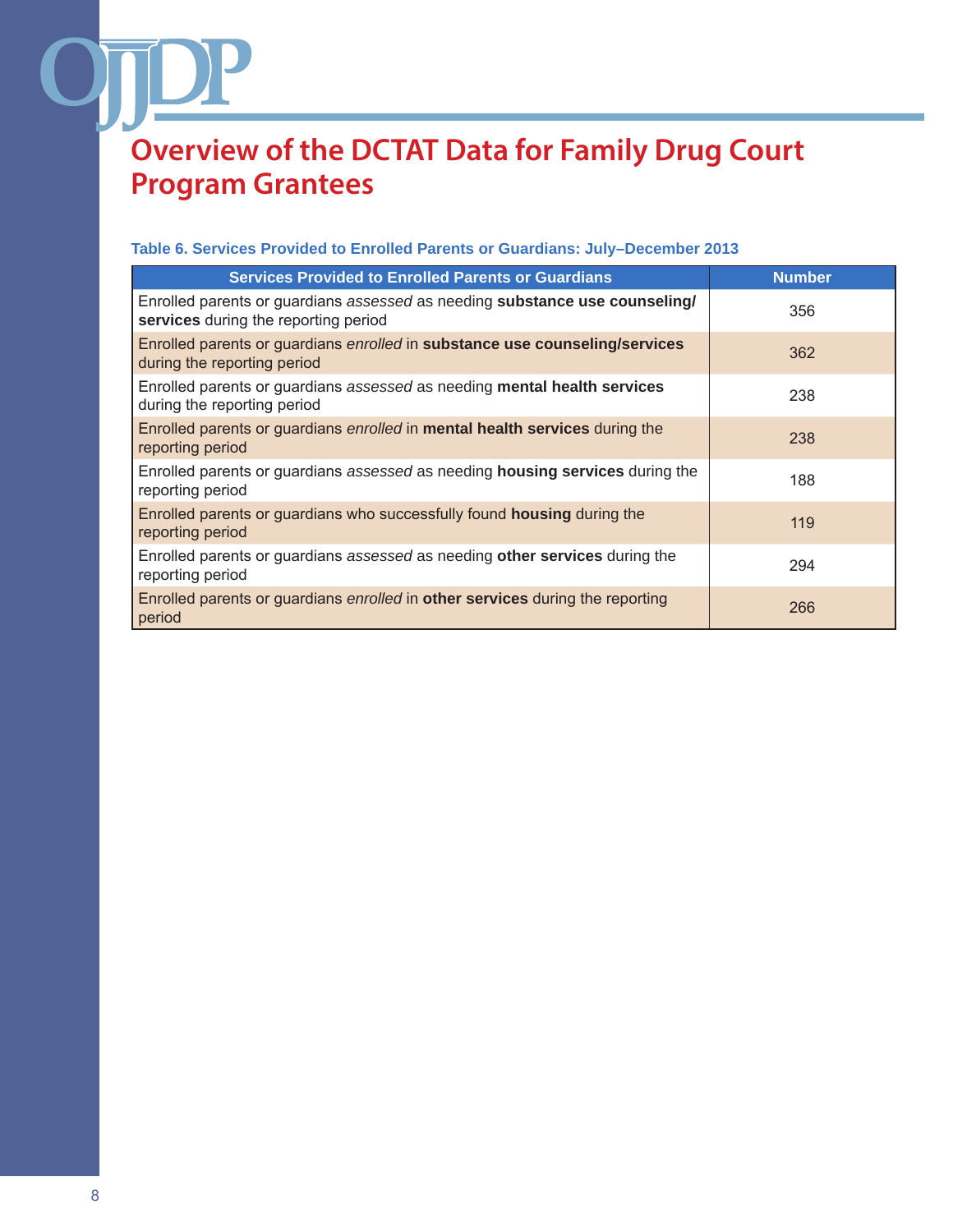A number of services are also provided to additional family members served by the Family Drug Court Program, including substance use counseling/services, mental health services, housing services, and other types of services. In July–December 2013, the largest number of additional family members were enrolled in other types of services (*n* = 185), followed by mental health services (*n* = 128). Figure 4 illustrates the number of other programs in which additional family members are enrolled. Table 7 presents data that indicate the number of additional family members assessed as needing the specified services, and those that actually enrolled in the services provided.

#### **Figure 4. Additional Family Members Enrolled in Provided Services: July–December 2013**

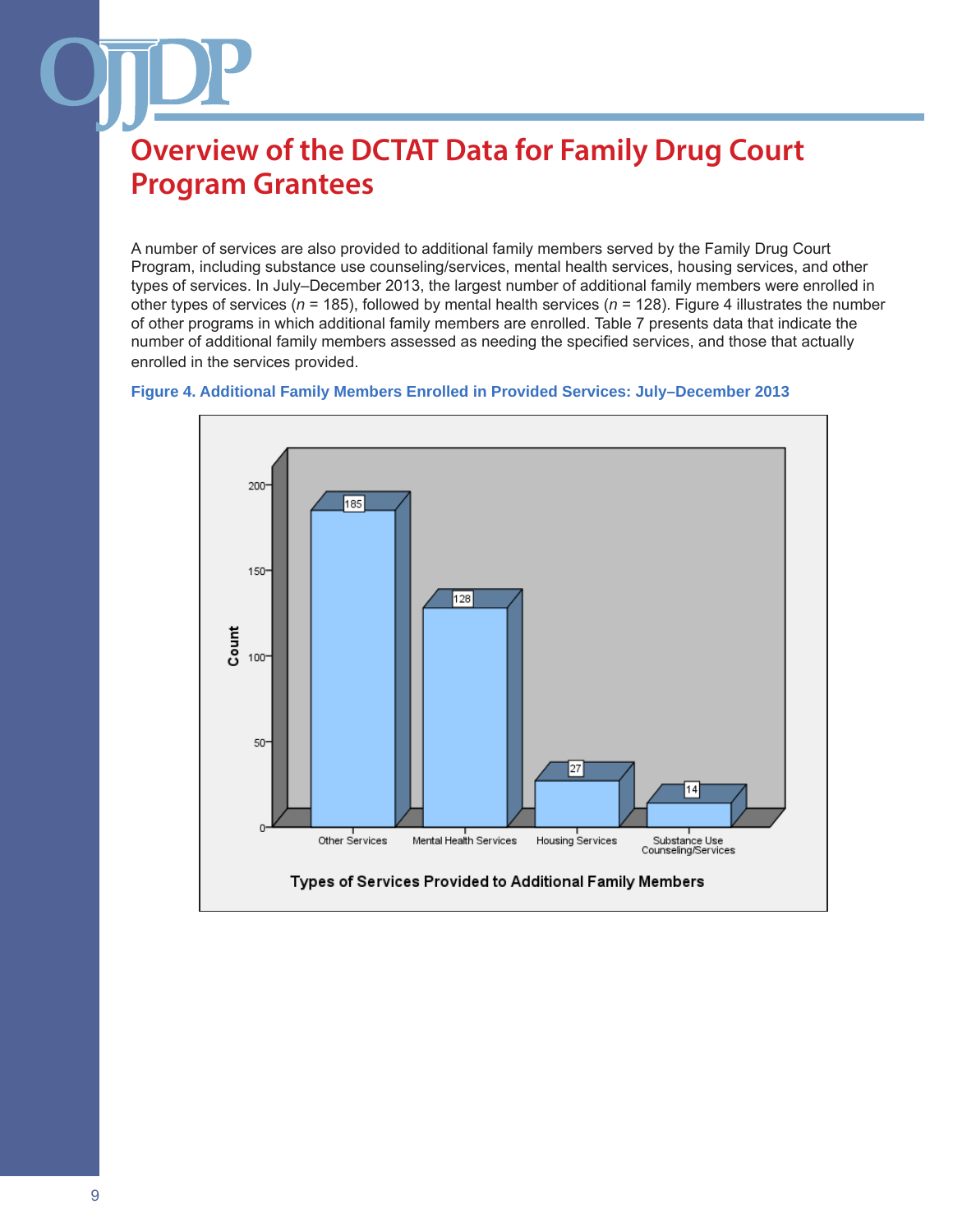### **Table 7. Services Provided to Additional Family Members: July–December 2013**

| <b>Services Provided to Additional Family Members</b>                                                           | <b>Number</b> |
|-----------------------------------------------------------------------------------------------------------------|---------------|
| Additional family members assessed as needing substance use counseling/<br>services during the reporting period | 28            |
| Additional family members enrolled in substance use counseling/services<br>during the reporting period          | 14            |
| Additional family members assessed as needing mental health services during<br>the reporting period             | 123           |
| Additional family members enrolled in mental health services during the<br>reporting period                     | 128           |
| Additional family members assessed as needing housing services during the<br>reporting period                   | 26            |
| Additional family members who successfully found housing during the reporting<br>period                         | 27            |
| Additional family members assessed as needing other services during the<br>reporting period                     | 218           |
| Additional family members <i>enrolled</i> in <b>other services</b> during the reporting period                  | 185           |